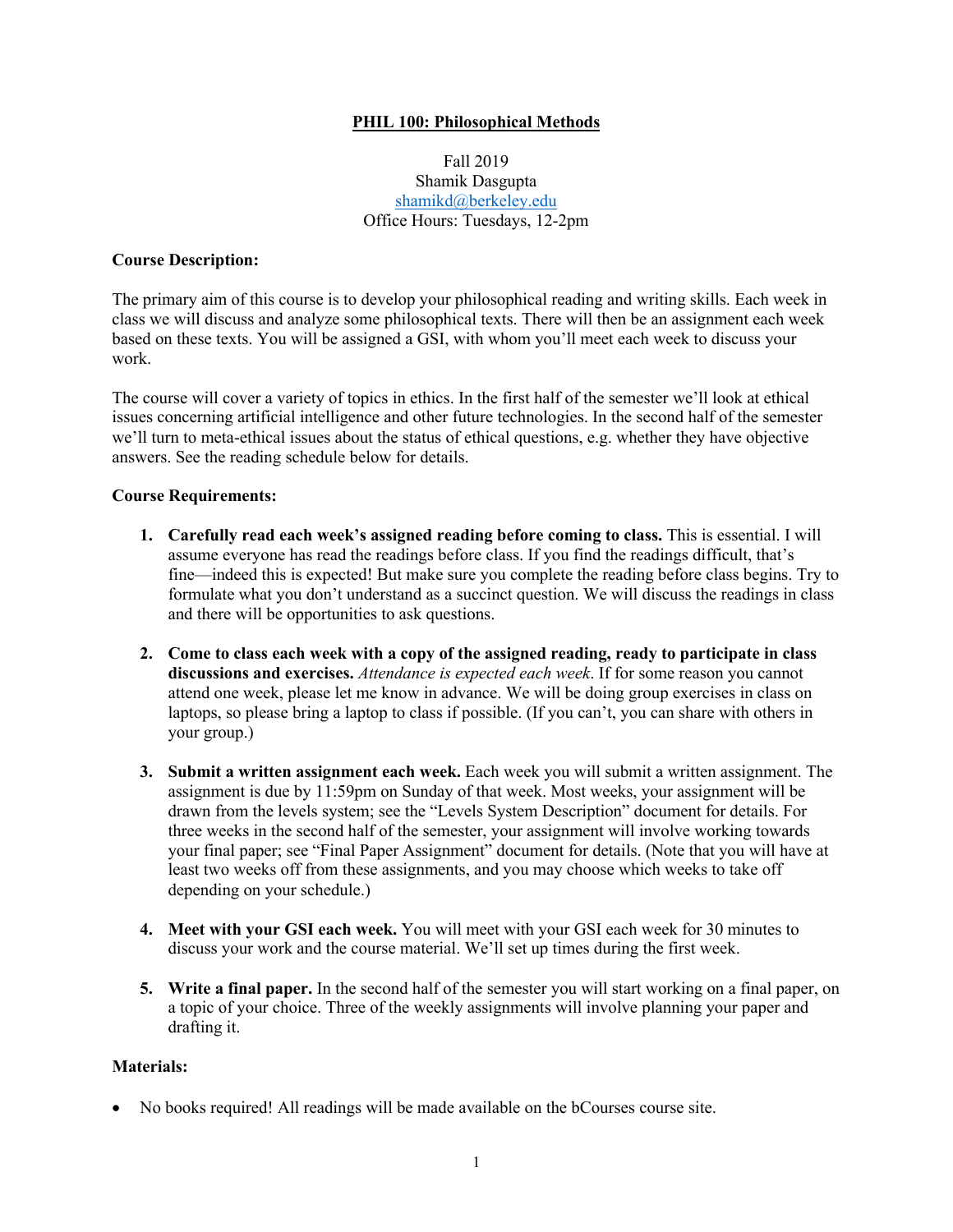• You will need access to argument mapping software by Rationale. Go to https://www.rationaleonline.com, create an account with your Berkeley email address, and purchase an "Education Basic" or "Education Extra" subscription. PHIL 100 students receive a discounted rate of \$19 for Basic and \$25 for Extra. You will receive an email from me with the code for this discount.

# **Grading:**

- Levels System: 50%
- Final paper: 35%
- Class participation: 15%

## **Academic Integrity:**

- Plagiarism is not tolerated and will be taken extremely seriously. "Turnitin" software will be used to check all assignments for possible plagiarism.
- That said, I strongly encourage you to discuss the material in this class with other students. It is fine to get feedback from other students on drafts of papers or argument maps. However, your finished work should then be your own work. This means that having talked about your draft with friends, you should sit down and revise your work yourself. The other student should not re-write anything for you.
- Please see the UC Berkeley statement on academic integrity: http://sa.berkeley.edu/conduct/integrity.

# **Classroom climate:**

Discussion is an essential part of productive philosophical inquiry. All discussion in this class must be conducted in a collegial and respectful manner. This includes discussions in class, in tutorials, and online. Discussions can take many forms — you can propose your own idea, add support to someone else's idea, clarify it, distinguish it from related ideas, and so on. Sometimes you may wish to disagree with someone else's idea. That's fine—indeed, constructive disagreement sharpens thinking, deepens understanding, and reveals novel insights, so it is not only encouraged but expected. Still, all discussions, including disagreements, must be conducted with respect and civility. This is not always easy. There may be times when someone expresses an idea that strikes you as immoral, repugnant, or deeply offensive. If you wish to challenge the idea, be sure to target the idea itself rather than the person who expressed it. It is never appropriate to demean or denigrate fellow students and instructors.

In addition, all students are expected to comply with the Student Code of Conduct: **https://sa.berkeley.edu/code-of-conduct**

## **Policy on Sexual Violence and Harassment:**

Sexual violence and sexual harassment have no place in a learning environment. Therefore, in alignment with Title IX of the Education Amendments of 1972, it is the policy of the University of California to prohibit sexual harassment, sexual assault, domestic/dating violence, and stalking. The UC Sexual Violence and Sexual Harassment Policy requires that the University immediately implement interim remedies and permanent support measures, when necessary, for victims/survivors. If you or someone you know experiences sexual violence or harassment, there are options, rights, and resources, including assistance with academics, reporting, and medical care. Visit survivorsupport.berkeley.edu or call the 24/7 Care Line at 510-643-2005.

## **Reading schedule:**

Here is the weekly schedule of readings, though note that this is subject to change!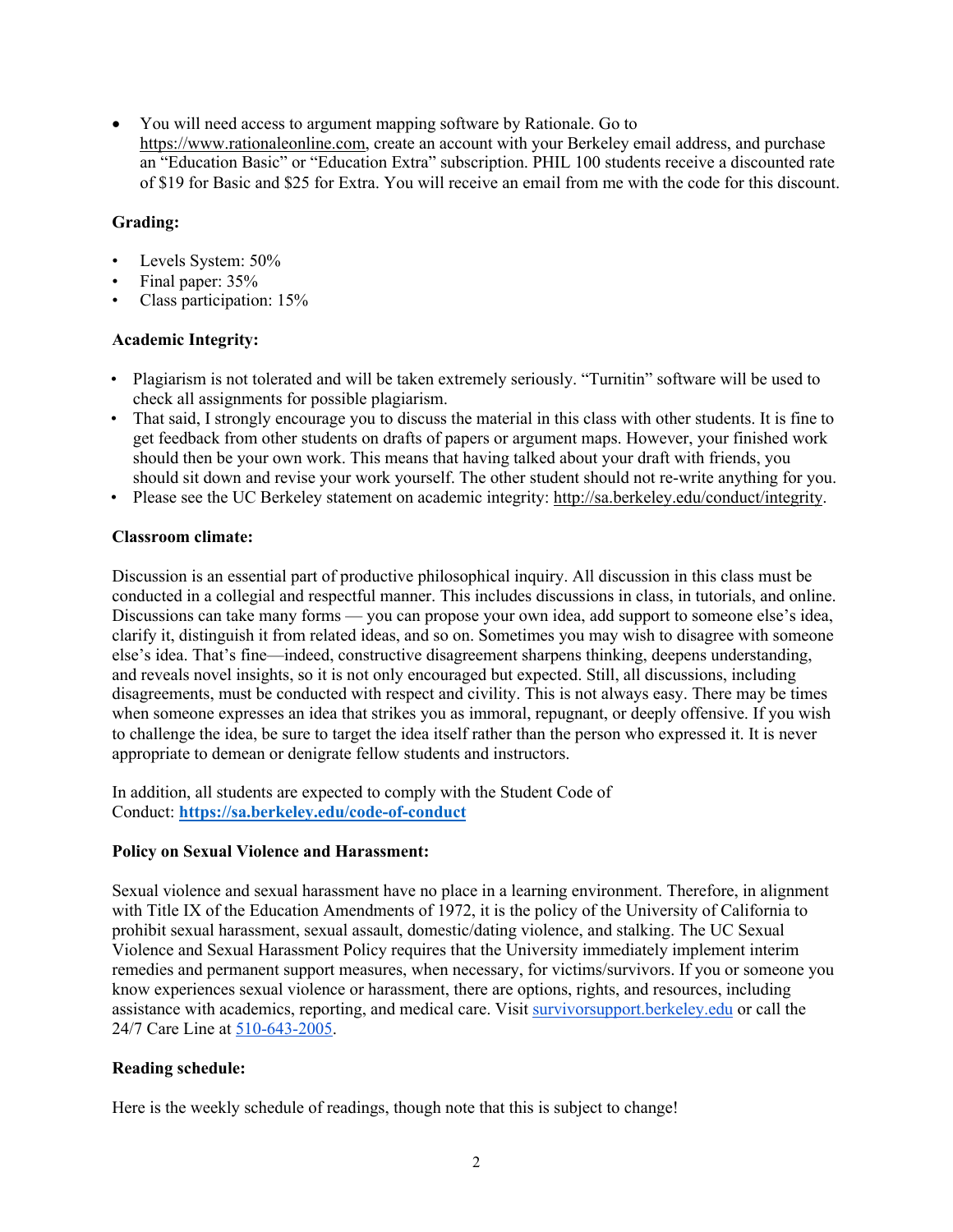|                                | Topic 1: The ethics of artificial intelligence and future technology                                                                                                                                                                                                        |
|--------------------------------|-----------------------------------------------------------------------------------------------------------------------------------------------------------------------------------------------------------------------------------------------------------------------------|
| <b>Tues 3 Sept</b><br>Class 1  | Introduction to argument mapping<br>Dasgupta, "A Brief Guide to Argument Mapping".                                                                                                                                                                                          |
| <b>Tues 10 Sept</b><br>Class 2 | <b>Human enhancement</b><br>Savulescu, "Genetic Interventions and the Ethics of Enhancement of<br>Human Beings", pp. 1-7.<br>Bostrom, "In Defense of Posthuman Dignity", pp. 6-11.                                                                                          |
| Tues 17 Sept<br>Class 3        | Human impairment<br>Levy, "Deafness, Culture, and Choice"<br>Anstey, "Are Attempts to Have Impaired Children Justifiable?"<br>Cullen, Dasgupta, and Levi, "A Puzzle About Impairment"                                                                                       |
| Tues 24 Sept<br>Class 4        | <b>Eliminating Death</b><br>Bostrom, "The Fable of the Dragon"<br>Kagan, "The Badness of Death"                                                                                                                                                                             |
| <b>Tues 1 Oct</b><br>Class 5   | Living with artificial intelligence<br>Chalmers, "The Singularity", pp. 1-15, 22-33.<br>$\bullet$<br>Bostrom and Yudkowski, "The Ethics of Artificial Intelligence", pp. 1-3,<br>$\bullet$<br>$14 - 18.$<br>Harari, "Universal Basic Income is Neither Universal Nor Basic" |
| <b>Tues 8 Oct</b><br>Class $6$ | The ethical status of artificial intelligences<br>Bostrom and Yudkowski, "The Ethics of Artificial Intelligence", pp. 6-9.<br>Schwitzgebal and Garza, "A Defense of the Rights of Artificial<br>٠<br>Intelligences", pp. 98-103; pp. 107-111.                               |
| Tues 15 Oct<br>Class 7         | <b>Mind Uploading</b><br>Chalmers, "The Singularity", pp. 33-40.<br>Kagan, "The Value of Life".                                                                                                                                                                             |

# **Topic 2: Meta-ethics**

| Tues 22 Oct | Are there objective moral values? I |
|-------------|-------------------------------------|
|             |                                     |